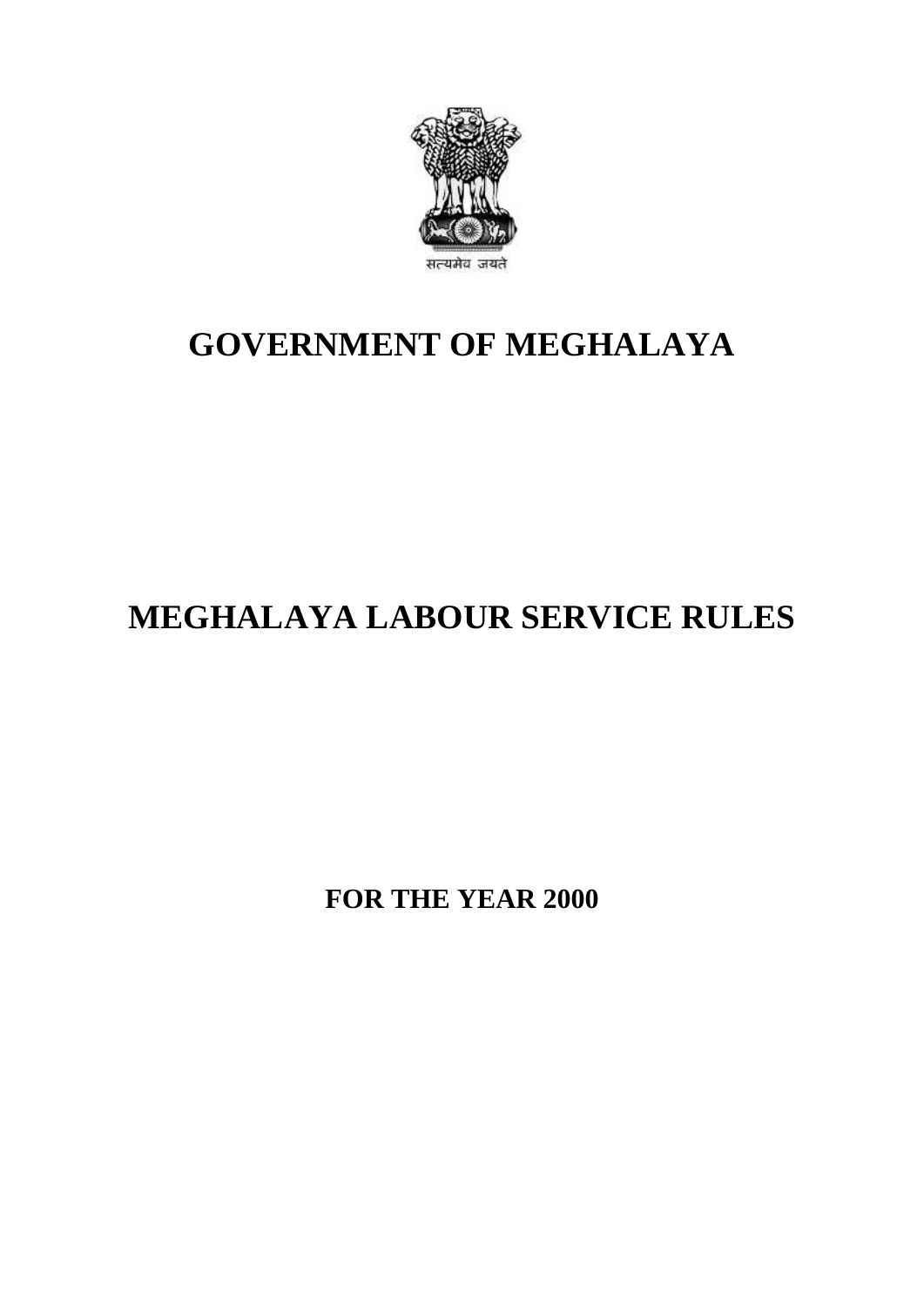### **Shillong, the 3rd November 2000 DECLARATION**

**No. RDA.13/9/36** – Whereas it appears to the Government of Meghalaya that land is required to be taken by the Government at the public expenses for a public purpose viz for **Shillong, the 3<sup>rd</sup> November 2000**<br>**DECLARATION**<br>**No. RDA.13/9/36** – Whereas it appears to the Government of Meghalaya that land is<br>required to be taken by the Government at the public expenses for a public purpose viz fo Eastern Region Centre in the village of Mawblei, Madanrting. Sub-Division Shillong in the No. RDA.13/9/36 – Whereas it appears to the Government of Meghalaya that land is<br>required to be taken by the Government at the public expenses for a public purpose viz for<br>setting up Office-cum-Museum building by Anthropol measuring more or less 3109.67 Sq metres of standard measuring bounded on the:-

### BOUNDARIES OF THE LAND

North – Land of Smti Ithilda Siangshai. South – Shillong Jowai Road. BOUNDARIES OF THE LAND<br>North – Land of Smti Ithilda Siangshai.<br>South – Shillong Jowai Road.<br>East – Land of Shri P. Laloo, Smti Elisabeth Bank.<br>West – Shiilong-Jowai Road. West – Shiilong-Jowai Road. East – Land of Shri P. Laloo, Smti Elisabeth Bank.<br>West – Shiilong-Jowai Road.<br>is required within the aforesaid village Mawblei Madanrting.

This Declaration is made under the provision of Section 6 of Act 1 of 1894 which was amended by Act 60 of 1984 to whom it may concerned.

A map of the plot of land may be inspected in the office of the Deputy Commissioner, Is required whill the afforesand<br>This Declaration is made under<br>amended by Act 60 of 1984 to whom i<br>A map of the plot of land may<br>East Khasi Hills District Shillong.<br>Nothing in this declaration will

Nothing in this declaration will be considered to apply to land which is resumable for the said purposes under the terms of the lease and which Government elect to resume instead of acquiring under the Act.

> F. R. HYNNIEWTA, Under Secretary to the Govt. of Meghalaya. Revenue Department.

Dated Shillong, the 3<sup>rd</sup> October, 2000

**No. LBL. 25/90** – In exercise of the powers conferred by the proviso to Article 309 of the Constitution of India, the Governor of Meghalaya is pleased to make the following Rules regulating the recruitment and the conditions of service of persons appointed to the posts in the Meghalaya Labour Service of Meghalaya, namely:- No. LBL. 25/90 – In exercise of the powers conferred by the proviso to Article 309 of<br>the Constitution of India, the Governor of Meghalaya is pleased to make the following Rules<br>regulating the recruitment and the condition Constitution of India, the Governor constitution of India, the Governor condicting the recruitment and the condi<br>Meghalaya Labour Service of Megha<br>**Short title and commencement**:<br>Labour Service Rules, 2000"<br>(2) They shall

2. **Definitions**: In these rule, unless there is anything repugnant in the Subject or context:-<br>2. **Definitions**: In these rule, unless there is anything repugnant in the Subject or context:-

(2) They shall come into force from the date of their publication in the official gazette.

- - (a) "Appointing Authority" means the Governor of Meghalaya.
	- (b) "Commission" means the Meghalaya Public Service Commission.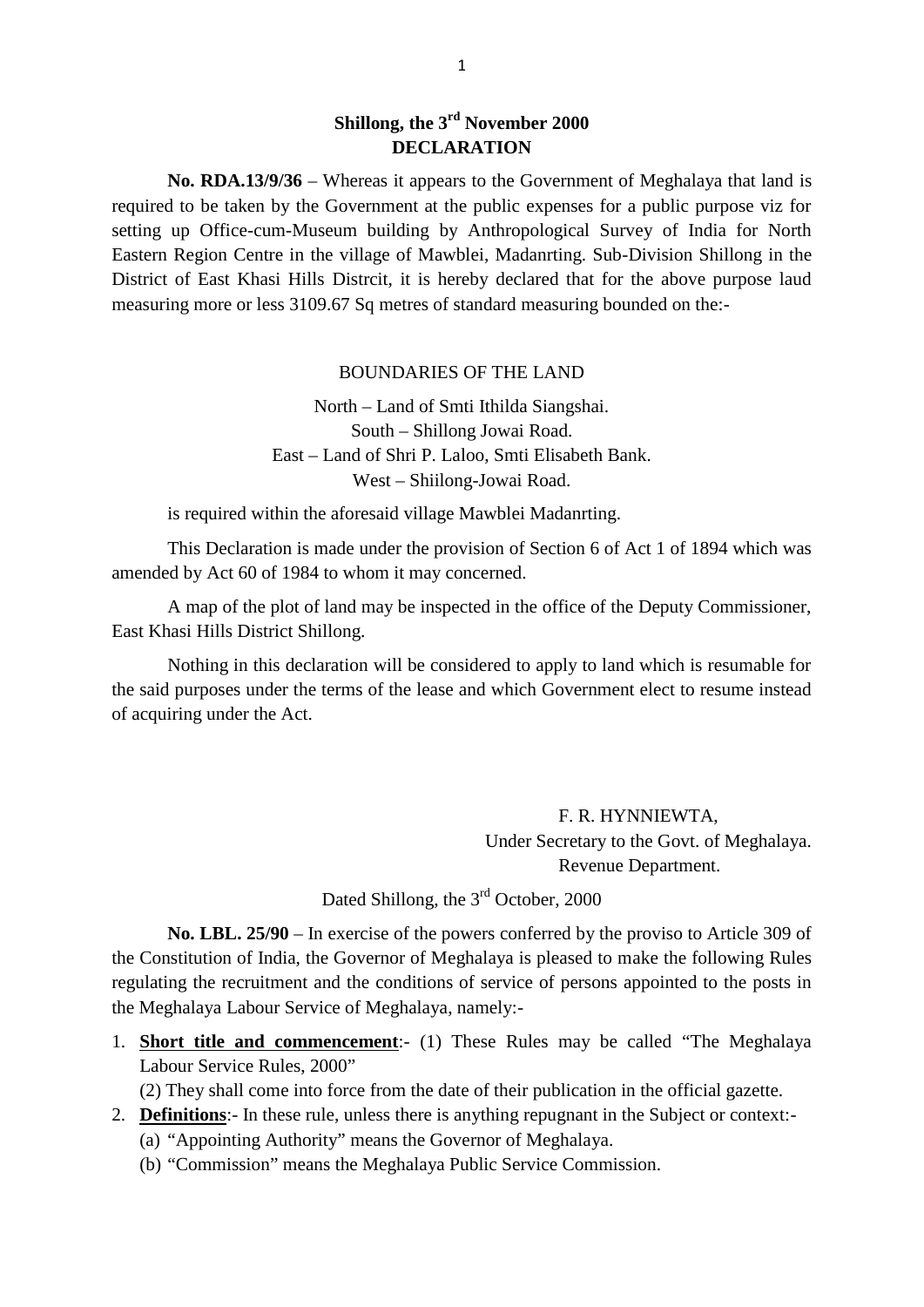- (c) "Committee" means the Departmental Promotion Committee constituted under Rule<br>
8.<br>
(d) "Government" means the Government of Meghalaya.<br>
(e) "Governor" means the Governor of Meghalaya.<br>
(f) "Member of the Service" means 8.
- (d) "Government" means the Government of Meghalaya.
- (e) "Governor" means the Governor of Meghalaya.
- 
- (g) "State" means the State of Meghalaya.
- (h) "Service" means the Meghalaya Labour Service.
- (i) "Schedule" means the Schedule suspended to these Rules.
- (j) "Year" means the calendar year.
- 3. **Constitution of the Service**:- There shall be constituted a service to be known as the Meghalaya Labour Service consisting of the following persons, namely:-
- (i) "Schedule" means the Schedule suspended to these Rules.<br>
(j) "Year" means the calendar year.<br> **Constitution of the Service**:- There shall be constituted a service to be known as the<br>
Meghalaya Labour Service consisting Meghalaya in accordance with the provision of Section 64 (1) of the North Eastern Areas (Reorganisation) Act, 1971. Meghalaya Labour Service consisting of the following persons, namely:<br>
(1) Members of the Assam Labour Service who are permanently allocated to the State of<br>
Meghalaya in accordance with the provision of Section 64 (1) of Meghalaya in accordance with the provision of Section 64 (1) of the North Eastern<br>Areas (Reorganisation) Act, 1971.<br>(2) Persons appointed to different posts in the service on or after 21<sup>st</sup> January, 1972 bur<br>before comme
	- before commencement of these Rules.
	- these Rules.
- 4. **Composition of the Service**:- (1) The Service shall consist of the following Grade and posts namely:posts namely:-
	- (3) Persons appointed to different posts in the Service in accordance<br>these Rules.<br>Composition of the Service:- (1) The Service shall consist of the<br>posts namely:-<br>(i) Senior Grade Joint Labour Commissioner<br>(ii) Grade I The Service Composition of the Service (1) The Service shall consist of the frequency composition and posts namely:<br>
	(i) Grade T - Deputy Labour Commissioner<br>
	(ii) Grade I - Deputy Labour Commissioner<br>
	(iii) Grade II - Lab **Composition of the Service**:- (1) The Service shall consists namely:-<br>
	(i) Senior Grade - Joint Labour Commiss<br>
	(ii) Grade I - Deputy Labour Commiss<br>
	(iii) Grade II - Labour Inspector.<br>
	(2) Each of the categories of posts
- (2) Each of the categories of posts in clause (i), (ii) and (iii) above shall form an independent cadre. Members of the lower cadre shall have no claim for appointment to the higher cadre except in accordance with the provisions of these Rules. 5. **Status**:- The status of the members of the Service holding posts in the Senior Grade and Grade I shall be group 'A' Gazetted and those holding posts in Grade II shall group 'B'
- Gazetted. the higher cadre except in accordance with the provisions of these Rules.<br>
5. **Status**:- The status of the members of the Service holding posts in the Senior Grade and<br>
Grade I shall be group 'A' Gazetted and those holding
- as may be determined by the Governor from time to time. 7. **Strength of the Service:**- (1) The strength and composition of the Service shall be such as may be determined by the Governor from time to time.<br>(2) At the commencement of these Rules, the strength of the Service and p

(2) At the commencement of these Rules, the strength of the Service and posts therein shall be as shown in Schedule I.

shall be made by promotion from amongst members of the Service holding post of Deputy Labour Commissioner as specified in Schedule II and possessing the requisite experience and included in the Select List approved under Sub-rule (5) of Rule 9. **Method of Recruitment**:- (1) Appointment to the post of Joint Labour Commissioner shall be made by promotion from amongst members of the Service holding post of Deputy Labour Commissioner as specified in Schedule II and p shall be made by promotion from amongst members of the Service holding post of Deputy Labour Commissioner as specified in Schedule II and possessing the requisite experience and included in the Select List approved under S

Schedule II and possessing the requisite experience and included in the Select List approved under Sub-rule (5) of Rule 9.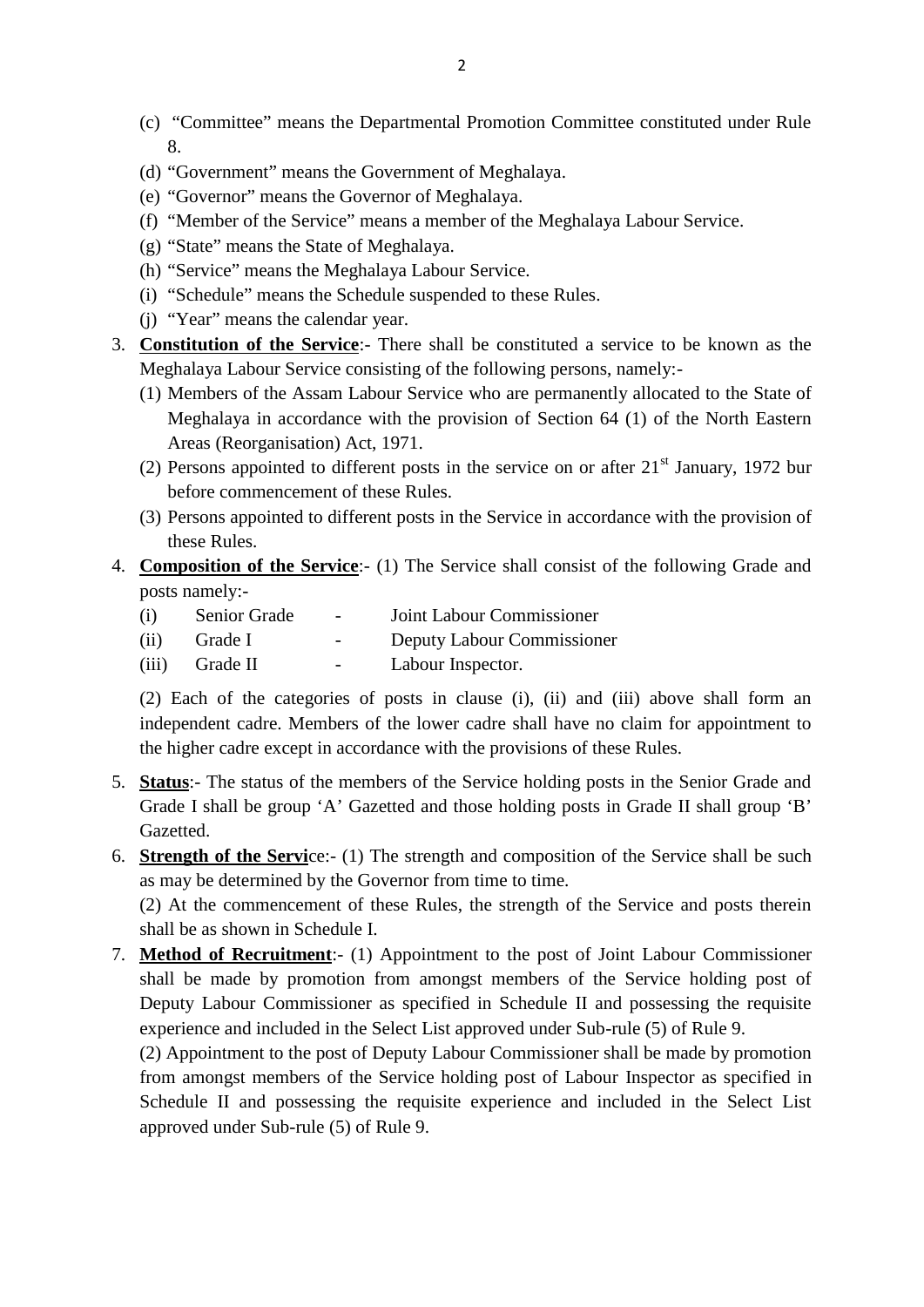(3) Appointment to the post of Labour Inspector shall be made by direct recruitment on the result of a competitive examination conducted by the Commission.

<sup>3</sup><br>
(3) Appointment to the post of Labour Inspector shall be made by direct recruitment on<br>
the result of a competitive examination conducted by the Commission.<br>
8. **<u>Departmental promotion Committee</u>**:- For the purpose o under sub-rule (1) and (2) of Rule 7, there shall be a Departmental promotion Committee consisting of the following members namely: the result of a competitive examination conducted by the Commission.<br> **Departmental promotion Committee**:- For the purpose of appointme<br>
under sub-rule (1) and (2) of Rule 7, there shall be a Departmental prom<br>
consisting **Departmental promotion Committee**:- For the purpose of appointment by promotioner sub-rule (1) and (2) of Rule 7, there shall be a Departmental promotion Comm<br>consisting of the following members namely:-<br>(i) Chief Secreta

|                                              | under sub-rule (1) and (2) of Rule 7, there shall be a Departmental promotion Committee    |  |                         |  |  |  |  |  |  |  |
|----------------------------------------------|--------------------------------------------------------------------------------------------|--|-------------------------|--|--|--|--|--|--|--|
| consisting of the following members namely:- |                                                                                            |  |                         |  |  |  |  |  |  |  |
| (i)                                          | <b>Chief Secretary</b>                                                                     |  | Chairman.               |  |  |  |  |  |  |  |
| (ii)                                         | Principal Secretary/Commissioner and -                                                     |  | <b>Member Secretary</b> |  |  |  |  |  |  |  |
|                                              | Secretary/Secretary Labour Department.                                                     |  |                         |  |  |  |  |  |  |  |
| (iii)                                        | Principal Secretary/Commissioner and -                                                     |  | Member                  |  |  |  |  |  |  |  |
|                                              | Secretary/Secretary Personnel and A.R.                                                     |  |                         |  |  |  |  |  |  |  |
|                                              | Department.                                                                                |  |                         |  |  |  |  |  |  |  |
| (iv)                                         | Principal Secretary/Commissioner and -                                                     |  | Member                  |  |  |  |  |  |  |  |
|                                              | Secretary/Secretary, Finance Deptt.                                                        |  |                         |  |  |  |  |  |  |  |
| (v)                                          | <b>Labour Commissioner</b>                                                                 |  | Member                  |  |  |  |  |  |  |  |
|                                              | (2) The Committee may invite any other person to attend its meeting as and when considered |  |                         |  |  |  |  |  |  |  |
| necessary.                                   |                                                                                            |  |                         |  |  |  |  |  |  |  |
|                                              |                                                                                            |  |                         |  |  |  |  |  |  |  |

- 9. **Procedure for preparing the select list**:- (1) At the beginning of each year, the appointing Authority shall refer to the Committee the approximate number of vacancies The Committee may invite any other person to attend its meeting as and when considered<br>essary.<br>**Procedure for preparing the select list**:- (1) At the beginning of each year, the<br>appointing Authority shall refer to the Comm likely to occur in each grade of the service during the year. To enable the Committee to **Procedure for preparing the select list**:- (1) At the beginning of each year, the appointing Authority shall refer to the Committee the approximate number of vacancies likely to occur in each grade of the service during t **Procedure for preparing the select list**:- (1) At the appointing Authority shall refer to the Committee the aplikely to occur in each grade of the service during the ye prepare the lists for promotion to these grades, the appointing Authority shall refer to the Committee the approximate number of vacancies<br>likely to occur in each grade of the service during the year. To enable the Committee to<br>prepare the lists for promotion to these grades
	- three times the number of vacancies referred to in sub-rule (1).

Provided that such restriction shall not apply in respect of posts where the total number of eligible officers is less than three times the number of vacancies and in such a case the Committee shall consider all the eligible officers. three times the number of vacancies referred to in sub-rule (1).<br>Provided that such restriction shall not apply in respect<br>number of eligible officers is less than three times the numb<br>such a case the Committee shall consi Provided that such restriction shall not apply in respect of posts where the total<br>number of eligible officers is less than three times the number of vacancies and in<br>such a case the Committee shall consider all the eligib

- 
- Appointing Authority or required by the Committee.

(2) The Committee after examining the Character Rolls, Service Records and other (b) The character rolls and Service-Records of such members.<br>
(c) Any other documents and information as may be considered necessary by the<br>
Appointing Authority or required by the Committee.<br>
(2) The Committee after exami regard to individual merit and suitability. The member of persons to be included in the list shall be according to the actual number of vacancies available at the particular grade. The list shall be forwarded by the Committee to the appointing Authority. documents in respect of all such persons, shall prepare a list based on seniority with due<br>regard to individual merit and suitability. The member of persons to be included in the list<br>shall be according to the actual numbe

every case where a Junior member is selected in preference to his seniors, the Committee shall record in writing the reasons for doing so. (3) The name of persons in the list shall be place in order of preference for promotion. In every case where a Junior member is selected in preference to his seniors, the Committee shall record in writing the reasons for

Appointing Authority shall consider the lists prepared by the Committee along with the character Rolls and Service Records and other documents in respect of each person in the list and unless he consider that any change is necessary, approve the list. If the Appointing Authority considers it necessary to make any change in the list received from the Committee he shall inform the Committee of the change proposed and after taking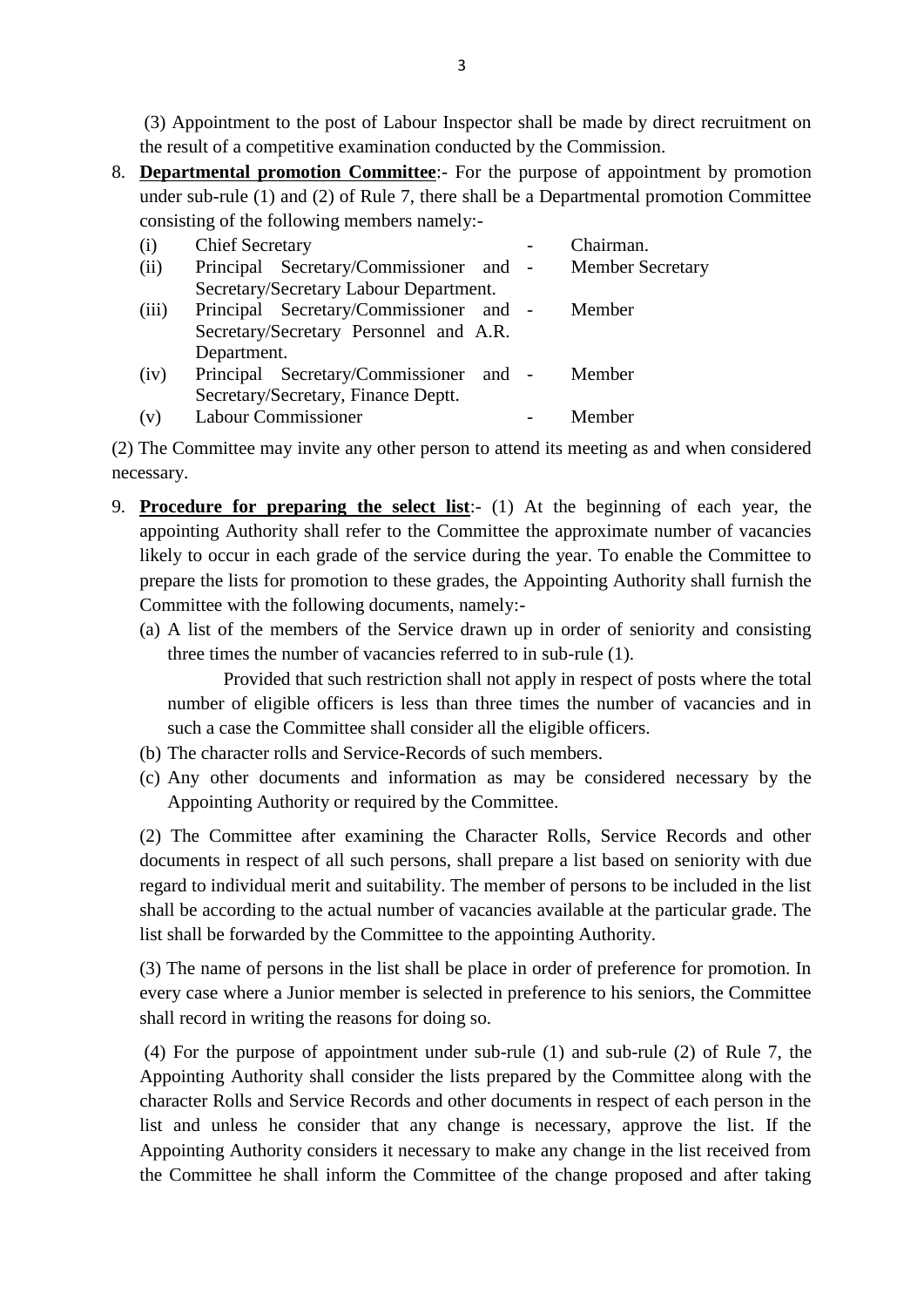into account the comments, if any, of the Committee approved the said list finally with or without modification as may in his opinion to be just and proper.

into account the comments, if any, of the Committee approved the said list finally with or<br>without modification as may in his opinion to be just and proper.<br>(5) The list approved by the Appointing Authority under sub-rule (2) of Rule 7. 10. **Consultation with the Commission**:- (1) The Appointing Authority shall form the select lists for the purpose of appointment by promotion under sub-rule (1) and sub-rule (2) of Rule 7.<br>10. **Consultation with the Commi** 

prepared under Rule 9 of the Commission along with the Character Rolls, Service Records and others relevant documents in respect of each person in the list together with his comments, if any.

(2) The Commission shall consider the lists and documents referred to in sub-rule (1) and such other documents as it may have called for and unless it considers that any change is necessary, approve the list. (2) The Commission shall consider the lists and documents referred to in sub-rule (1) and<br>such other documents as it may have called for and unless it considers that any change is<br>necessary, approve the list.<br>(3) If the Co

(2) The Commission shall consider the lists and documents referred to in sub-rule (1) and such other documents as it may have called for and unless it considers that any change is necessary, approve the list.<br>(3) If the Co into account the comments, if any, of the Appointing Authority, approve the said list finally with or without Modification as may in the single in the list received the Appointing Authority, it shall inform him of the change (s) proposed and after into account the comments, if any, of the Appointing Authori (3) If the Commission considers it necessary to make any change in the list received from<br>the Appointing Authority, it shall inform him of the change (s) proposed and after taking<br>into account the comments, if any, of the

form the select list for the purpose of appointment under sub-rule (1) of Rule 7. 11. **Validity of the Select List**:- The Select List shall remain in force for a period of one year form the select list for the purpose of appointment under sub-rule (1) of Rule 7.<br>11. **Validity of the Select List**:- The S

unless its Validity is extended with the approval of the Commission, where the Select List has been finalised in consultation with the Commission, the approval of the Commission shall be obtain.

Provided that such as extension shall not be for a total period exceeding six months.

Provided further that in the event of any great lapse in the conduct or performance of duties on the part of any person in the Select List, the Appointing Authority, may, if he thinks fit remove the name of such person from the select list in consultation with the Commission. The reasons for doing so shall be recorded in writing. 12. **Direct Recruitment**:- (1) Examination for direct recruitment under sub-rule (3) of Rule 7 shall be held at such intervals as the Appointing Authority may, in consultation with the  $\frac{1}{2}$ .

- (2) The Committee shall meet once in year to review the Select List.
- shall be held at such intervals as the Appointing Authority may, in consultation with the Commission from time to time determine. The date on which and the place at which the The Committee shall meet once in year to review the Select List.<br> **Direct Recruitment**:- (1) Examination for direct recruitment und<br>
shall be held at such intervals as the Appointing Authority may,<br>
Commission from time to **Direct Recruitment**:- (1) Examination for direct recruitment under sub-rule (3) of Rule 7 shall be held at such intervals as the Appointing Authority may, in consultation with the Commission from time to time determine. T

Commission. examination shall be held, shall be fixed by the Commission.<br>
(2) The examination, shall be conducted by the Commission in accordance with such<br>
syllabus the Appointing Authority may from time to time make in consultation

reservation in favour of candidate belonging to Scheduled Castes and Scheduled Tribes to the extent and subject to the conditions as the Government may from time to time prescribe. (3) Of the number of vacancies to be filled up in the result of each examination there shall be reservation in favour of candidate belonging to Scheduled Castes and Scheduled Tribes to the extent and subject to the conditi

of all successful candidates in order of merit which shall be determined in accordance with the aggregate marks obtained by each candidates and if two or more candidates obtain equal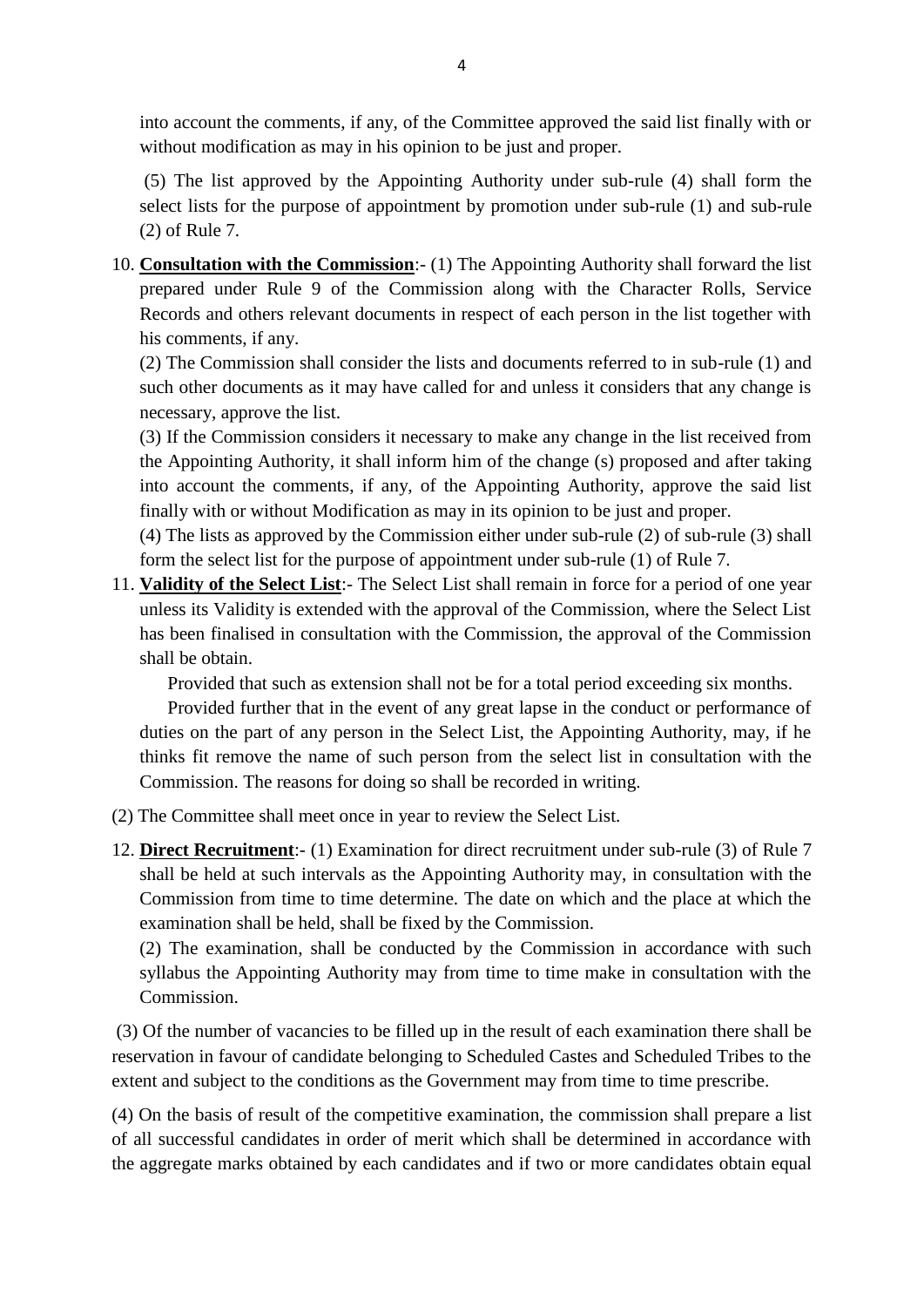marks, the Commission shall arrange them in order of their relative merit which shall be determined in accordance with the general suitability of the candidates for appointment to the post. The number of persons to be included in the list shall be according to the actual vacancies likely to occur during the recruitment year plus 10 percent of the actual vacancies or 2 (two) names which-over is more. The list shall be forwarded to the Appointing Authority. post. The number of persons to be included in the list shall be according to the actual<br>vacancies likely to occur during the recruitment year plus 10 percent of the actual vacancies<br>or 2 (two) names which-over is more. The

Government is satisfied, after such enquiry as may be considered necessary that the candidates is suitable in all respect for appointment to the post and that appointment to any post in the Service is subject to availability of vacancy. 13. The inclusion of the candidates name in the list confer no right to appointment un<br>Government is satisfied, after such enquiry as may be considered necessary t<br>candidates is suitable in all respect for appointment to t In order to be statistied, after such enquiry as may be considered necessary that the didates is suitable in all respect for appointment to the post and that appointment to any t in the Service is subject to availability o

must satisfy the following conditions:- 13. **Conditions of eligibility for appearing at the Competitive Examination**:<br>In order to be eligible to compete at the examination for direct recruitment, a candidate<br>must satisfy the following conditions:-<br>(1) Nationali

- 
- Conditions of eligibility for appearing at the Competitive Examination:<br>In order to be eligible to compete at the examination for direct recruitment, a candidate<br>must satisfy the following conditions:-<br>(1) Nationality He of 27 years on the first day of the year in which the advertisement for the post is made. Nationality – He must be a citizen of India.<br>Age – He must have attained the age of 18 years and must not have exceeded the age<br>of 27 years on the first day of the year in which the advertisement for the post is<br>made.<br>Prov

Tribes, the upper age limit will be subject to relaxation made by the Government from time to time. Provided that in the case of candidate belonging to Scheduled Castes and Scheduled<br>Tribes, the upper age limit will be subject to relaxation made by the Government from<br>time to time.<br>(5) Educational Qualification – As laid

(5) Educational Qualification – As laid down in Scheduled II.

appointed who, after such medical examination, as the Government may prescribe, is not found in good mental or bodily health and free from any physical defect or infinity which may render him unfit in the discharge of his duties. **Disqualification for appointment to posts in the Service**:- (1) No person shall be appointed who, after such medical examination, as the Government may prescribe, is not found in good mental or bodily health and free from

offence involving moral turpitude.

(3) No person who has more than one spouse living shall be eligible for appointment to posts in the Service. (2) No person shall be appointed to posts in the Service who has been convicted for any offence involving moral turpitude.<br>
(3) No person who has more than one spouse living shall be eligible for appointment to posts in th

doing so, exempt any person from the operation of this sub-rule.

(3) No person who has more than one spouse living shall be eligible for appointment to<br>posts in the Service.<br>Provided that the Governor may, if he is satisfied that there are special grounds for<br>doing so, exempt any person indirectly by any recommendation either written or oral or by any other means, shall be appointed to posts in the Service. 15. **Appointment to posts in the Service**: (1) Appointment to any posts in the Service under Rule 7 shall be made by the Appointing Authority and shall be published in the Service.

Rule 7 shall be made by the Appointing Authority and shall be published in the Meghalaya Gazette. (2) appointed to posts in the Service.<br> **Appointment to posts in the Service**:- (1) Appointment to any posts in the Service under<br>
Rule 7 shall be made by the Appointing Authority and shall be published in the<br>
Meghalaya G

recruitment shall be made from time to time in the order in which the name of candidates appear in the merit List prepared under sub-rule (4) of Rule 12. Meghalaya Gazette.<br>
(2) (i) Subject to the provisions of sub-rule (3) and (5) of Rule 12 appointment by direct<br>
recruitment shall be made from time to time in the order in which the name of candidates<br>
appear in the merit

receipt of the order of appointment failing which, and unless the Appointing Authority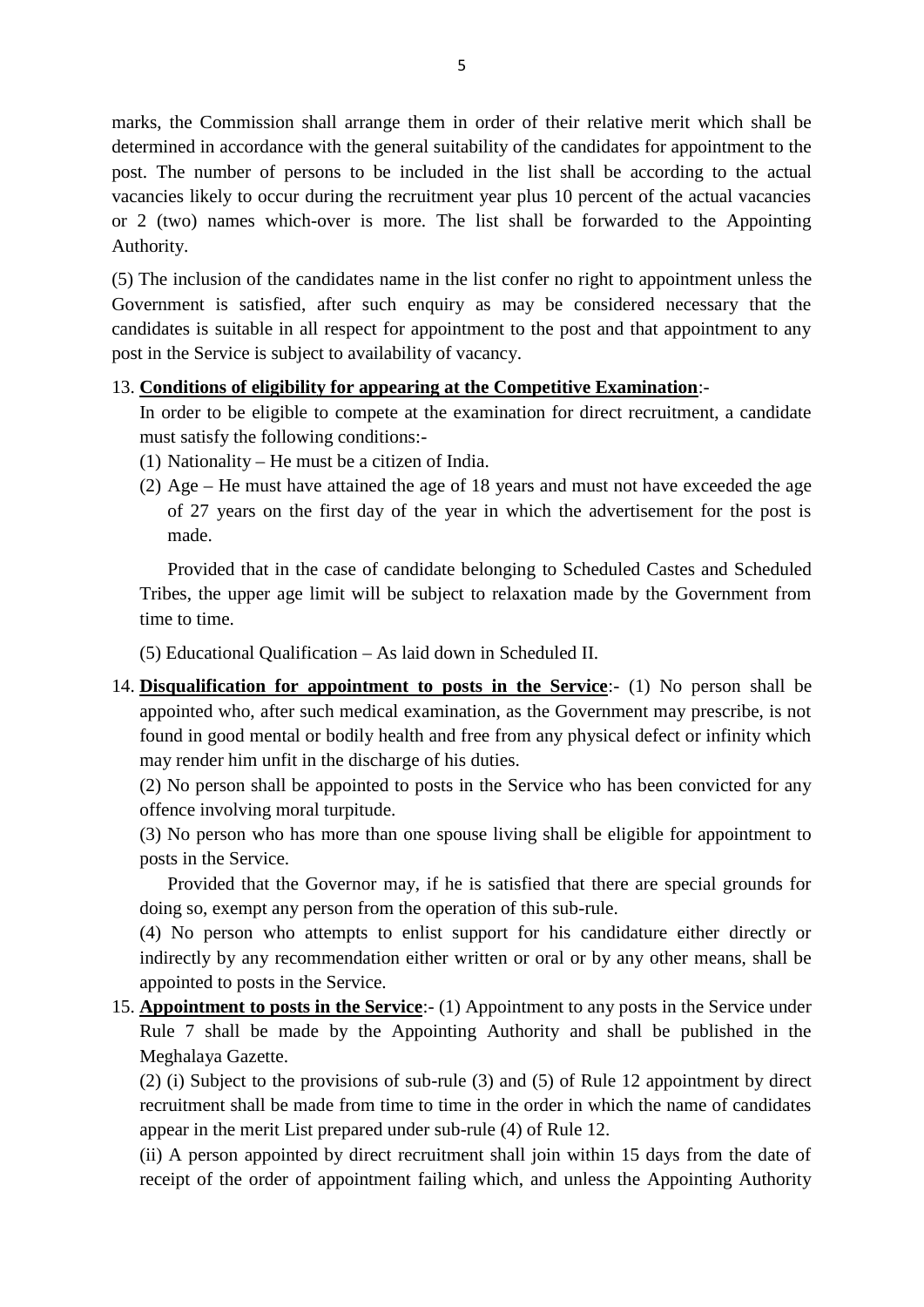extend the period of joining which shall not in any case exceed three months, the appointment shall be cancelled.

(3) Appointment under sub-rule (i) and sub-rule (2) of Rule 7 shall be made in the order extend the period of joining which shall not in any case exceed three months, the appointment shall be cancelled.<br>(3) Appointment under sub-rule (i) and sub-rule (2) of Rule 7 shall be made in the order in which the name o Rule 9. 16. appointment shall be cancelled.<br>
16. Appointment under sub-rule (i) and sub-rule (2) of Rule 7 shall be made in the order<br>
16. approved under sub-rule (5) of<br>
16. **Prohibition**: - Every person appointed to posts in the (3) Appointment under sub-rule (i) and sub-rule<br>in which the name of candidates appear in the se<br>Rule 9.<br>**Probation:** - Every person appointed to posts in<br>be on probation for a period of (2) two years.<br>Provided that the p

Provided that the period of probation may for good and sufficient reasons be extended by the Appointing Authority in any individual cases by a period of not exceeding 2 (two) years.

Provided further that where a person appointed to posts in the service could not be Provided that the period of probation may for good and sufficient reasons be extended<br>by the Appointing Authority in any individual cases by a period of not exceeding 2 (two)<br>years.<br>Provided further that where a person app period of probation. Provided further that where a person appointed to posts in the service could not be placed and probation for want of permanent vacancy, any period which he has rendered in a temporary capacity may, having regard to his per

(2) of Rule 3 who have not passed the Departmental Examination shall, within the period of 2 (two) year from the date of commencement of these Rules, appear at and pass the 17. **Departmental Examination and Training**:- (i) persons referred to in sub-rules (1) and (2) of Rule 3 who have not passed the Departmental Examination shall, within the period of 2 (two) year from the date of commencem successfully undergo, if he has not already done so, such training as the Appointing Authority may prescribe. Departmental Examination conducted by the Commission and shall also be required to successfully undergo, if he has not already done so, such training as the Appointing Authority may prescribe.<br>(2) Every person appointed to

(2) Every person appointed to post in the Service after the Commencement of these Rules Appointing Authority.

- 18. **Discharge or Reversion of a Probationer** A probationer shall be liable to be discharged from the post or, as the case may be, reverted to the permanent post on which he holds a lien or would hold a lien had it not b discharged from the post or, as the case may be, reverted to the permanent post on which he holds a lien or would hold a lien had it not been suspended under the Rules applicable to him prior to his appointment to the post if:- (2) He fails to pass the Departmental Examination unless the Appointing Authority<br>(2) He fails to make sufficient use of the opportunity given during the training or<br>otherwise falls to give satisfactory performance during
	- otherwise falls to give satisfactory performance during the period of probation, or. im prior to his appointment to the post if:-<br>He fails to make sufficient use of the opportunity given during the training or<br>otherwise falls to give satisfactory performance during the period of probation, or.<br>He fails to
	-
- (1) He fails to make sufficient use of the opportunity given during the training or otherwise falls to give satisfactory performance during the period of probation, or.<br>
(2) He fails to pass the Departmental Examination un antecedents the Appointing Authority is satisfied that the probationer is ineligible or (2) He fails to pass the Departmental Examination unless the Appointing Authority<br>permits him to sit for re-examination in the subject or subjects in which he failed, or<br>(3) On any information received relating to his nat permits him to sit for re-examination in the subject or subjects in which he failed, or<br>
(3) On any information received relating to his nationality, age, health, character and<br>
antecedents the Appointing Authority is sati
- antecedents the Appointing Authority is satisfied that the probationer is ineligible or<br>otherwise unfit for being a member of the Service.<br>Seniority:- (1) The interse seniority of the members of the Service who originally 64 (1) of the North Eastern Areas (Reorganisation Act, 1971 in the respective cadres shall be as it was in the corresponding cadre under the Government of Assam, prior to their allocation to the State of Meghalaya. who are allocated to the State of Meghalaya in accordance with the provisions of Section 64 (1) of the North Eastern Areas (Reorganisation Act, 1971 in the respective cadres shall be as it was in the corresponding cadre un

of the Service appointed by the Government of Meghalaya on the recommendation of the Assam public Service Commission during the period between 2nd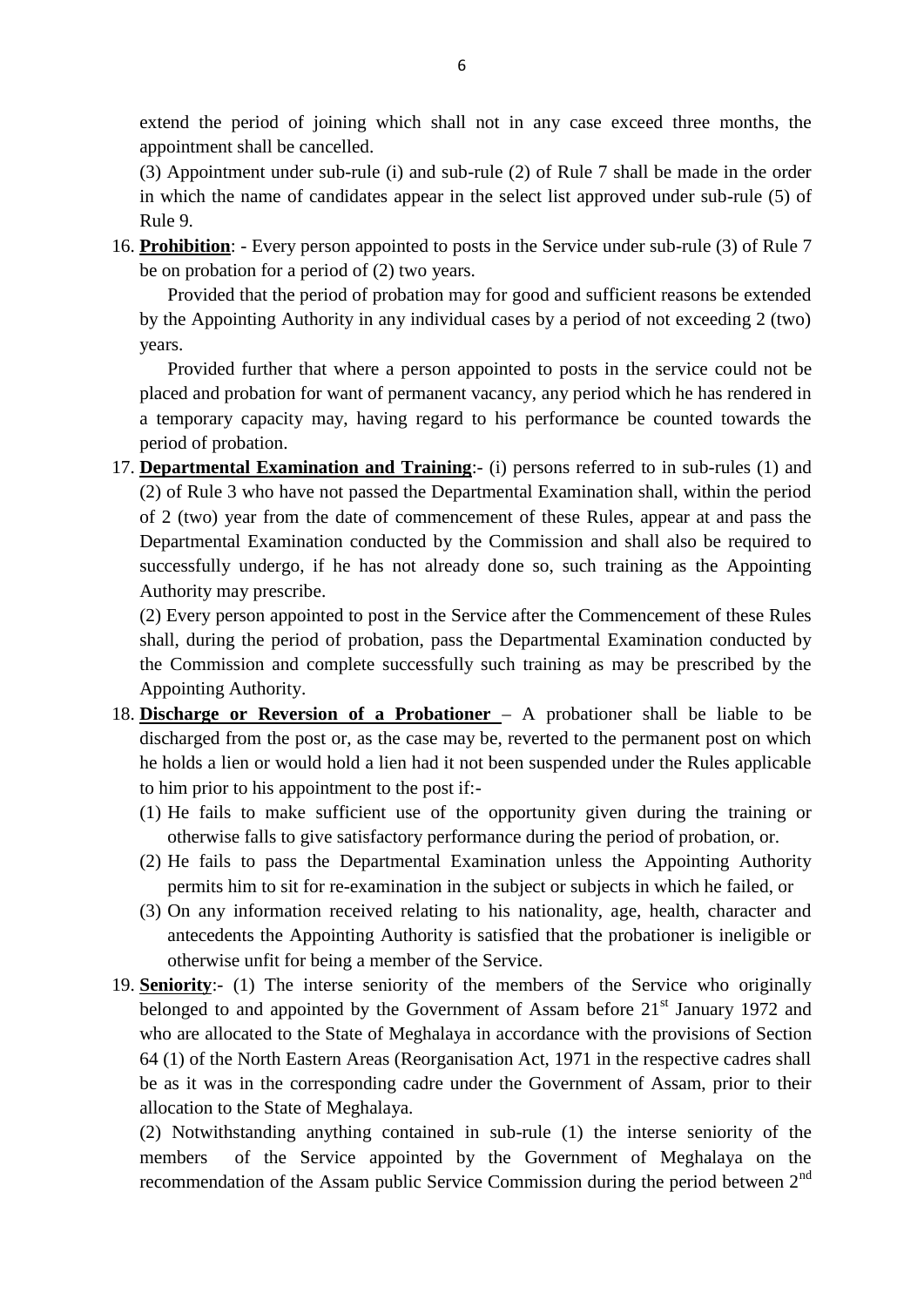April 1970 and  $20<sup>th</sup>$  January 1972 (both days inclusive) vis-à-vis those appointed by the Government of Assam under the same recommendation and allocated to the State of Meghalaya in the respective cadre shall be determined in the order in which their names appeared in the list prepared by the Assam public Service Commission. Such members shall be Junior to all the members mentioned in sub-rule (1) above in the respective cadre. (3) The interse seniority of the members of the Service appointed on or after  $21<sup>st</sup>$  January Meghalaya in the respective cadre shall be determined in the order in which their names appeared in the list prepared by the Assam public Service Commission. Such members shall be Junior to all the members mentioned in su

names appeared in the respective list prepared by the Commission or the Select List approved by the Appointing Authority or the Commission. Such members shall be junior to all members mentioned in sub-rule (1) and (2) above in the respective cadres.

(4) The interse seniority of the members of the Service appointed to different cadres after the commencement of these rules shall be in the order in which their names appear in the approved by the Appointing Authority or the Commission. Such members shall be junior to all members mentioned in sub-rule (1) and (2) above in the respective cadres.<br>(4) The interse seniority of the members of the Service (5) of Rule 9 and sub-rule 4 of Rule 10. the commencement of these rules shall be in the order in which their names appear in the merit list prepared under sub-rule (4) of Rule 11 or in Select List approved under sub-rule (5) of Rule 9 and sub-rule 4 of Rule 10.

Provided that in any cadre, a member of the Service appointed by promotion/selection the same year.

(5) If confirmation of any member of the Service is delayed on account of his failure to quality for such confirmation, he shall lose his position in order of seniority in that cadre vis-à-vis such of his juniors as may be confirmed earlier than him. His original position in that particular cadre shall, howeve Shall be senior to a member appointed by direct recruitment, where such selection falls in<br>the same year.<br>(5) If confirmation of any member of the Service is delayed on account of his failure to<br>quality for such confirmati that particular cadre shall, however be restored on his confirmation subsequently. (5) If confirmation of any member of the Service is delayed on account of his failure to quality for such confirmation, he shall lose his position in order of seniority in that cadre vis-à-vis such of his juniors as may b

- seniority in that cadre subject to the following conditions. that particular cadre shall, however be restored on his confirmation subsequently.<br> **Confirmation**:- (1) Confirmation of the member of the Service appointed by promotion<br>
to senior Grade and Grade I shall be made in the re **Confirmation**:- (1) Confirmation of the member of the Service appointed by promotion to senior Grade and Grade I shall be made in the respective cadre according to his seniority in that cadre subject to the following cond
	-
	- Report and other relevant records). (a) That he has served not less than one year in the post where he is to be confirmed.<br>
	(b) That his performance is satisfactory (to be judged on the basis of Annual Confidential<br>
	Report and other relevant records).<br>
	(c) T
	- (c) That there is no Departmental proceedings/vigilance enquiry against him.
	-

(2) Confirmation of a probationer shall be made according to his seniority it that cadre subject to the following conditions:- (a) That the vacancy is available and that no Officer holds a lien on it.<br>
(b) That the vacancy is available and that no Officer holds a lien on it.<br>
(a) That the following conditions:-<br>
(a) That he has successfully comple

- Appointing Authority.
- (a) That he has successfully completed the period of probation to the satisfaction of the Appointing Authority.<br>
(a) That he has successfully completed the period of probation to the satisfaction of the Appointing Authorit undergone the training courses as may be prescribed by the Appointing Authority from time to time. (b) That he has passed the Departmental examination completely and successfully undergone the training courses as may be prescribed by the Appointing Authority from time to time.<br>(c) That he is considered otherwise fit for (b) That he has passed the Department<br>undergone the training courses as ma<br>from time to time.<br>(c) That he is considered otherwise fit for<br>(d) Subject to availability of vacancy.<br>Provided that where a probationer is no
- 
- 

(c) That he is considered otherwise fit for confirmation by the Appointing Authority.<br>
(d) Subject to availability of vacancy.<br>
Provided that where a probationer is not given opportunity to undergo the prescribed<br>
training training during the period of probation his confirmation shall not be held up for reasons (c) That he is considered otherwise fit for confirmation by the Appointing Authority.<br>
(d) Subject to availability of vacancy.<br>
Provided that where a probationer is not given opportunity to undergo the prescribed<br>
training (d) Subject to availability of vacancy.<br>
Provided that where a probationer is not given opportunity to undergo the prescribed<br>
training during the period of probation his confirmation shall not be held up for reasons<br>
of n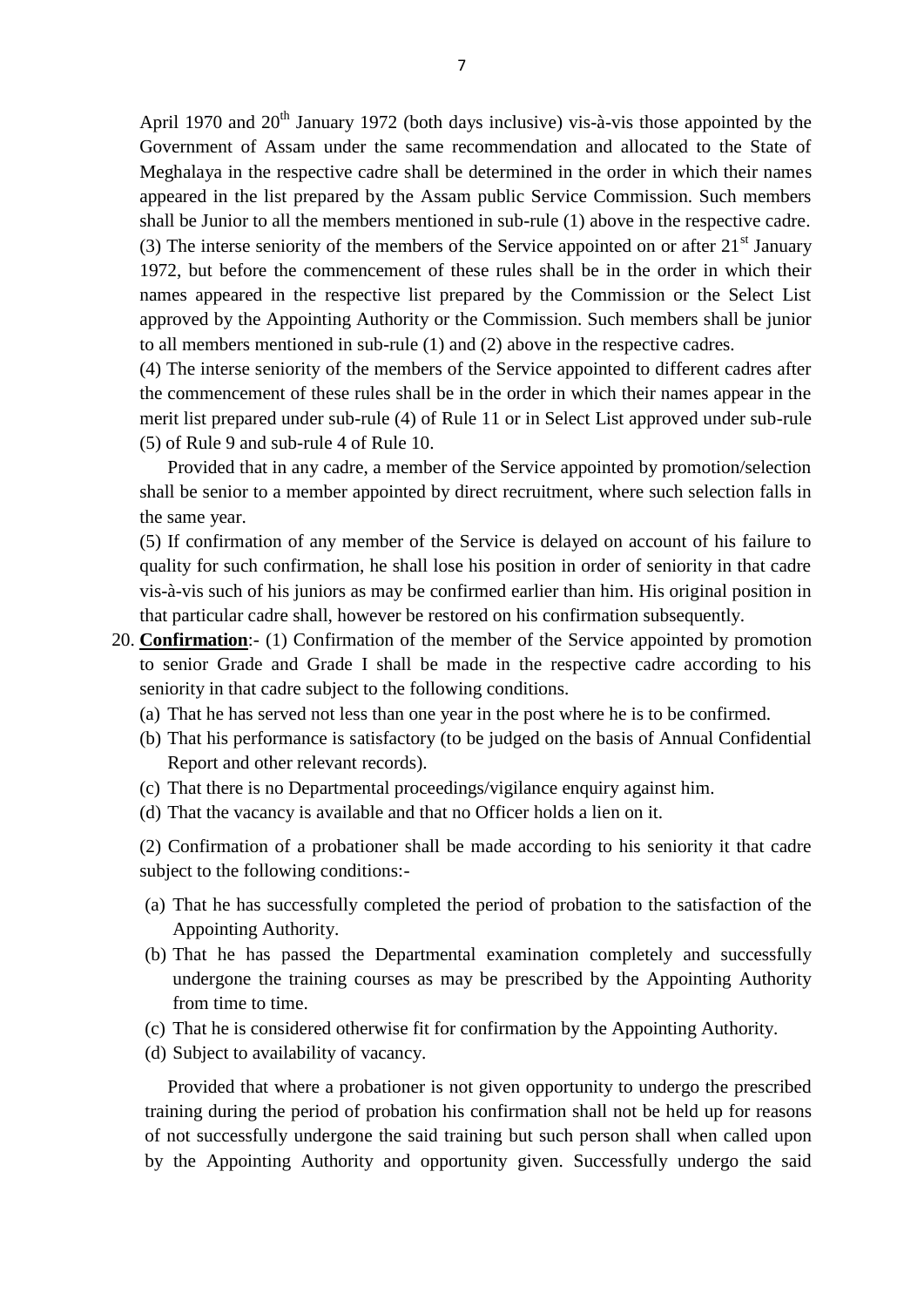training, failing which be shall be liable to be remove from service unless the Appointing Authority allow him other chances.

Provided further that the Appointing Authority may for good and sufficient reasons exempt a member of the Service from passing any one or more of the prescribed Departmental Examination and training and confirm him in the respective cadre of the Service. Provided further that the Appointing Authority may for good and sufficient reasons<br>exempt a member of the Service from passing any one or more of the prescribed<br>Departmental Examination and training and confirm him in the

- and drawn up in order of seniority and other particulars relating to the date of birth and Service.<br> **Gradation List**:- There shall be prepared and published annually and upto date Gradation<br>
List as on 1<sup>st</sup> January consisting of the names of all members of the Service, cadrewise<br>
and drawn up in order of senio be indicated against each name. List as on 1<sup>st</sup> January consisting of the names of all members of the Service, cadrewise<br>and drawn up in order of seniority and other particulars relating to the date of birth and<br>appointment to the Service and such other and drawn up in order of seniority and other particulars relating to the date of birth and<br>appointment to the Service and such other details relevant to the Service Career shall also<br>be indicated against each name.<br>**Increm**
- only on his successful completion the period of probation. (2) Desiral interaction and almost persons referred to in sub-rule of Nuslandshall accrue on the expiry of one year from the date of his joining the post but subsequent increment shall be allowed only on his successful com

**Increment**:- The first increment admissible to a probationer shall accrue on the expiry of one year from the date of his joining the post but subsequent increment shall be allowed only on his successful completion the per Rules but further increment shall be allowed only on their passing the Departmental Examination completely and successful completion of training courses prescribed.

(3) The pay of member of the Service on completion of the period of probation and on passing the Departmental Examination and on the prescribed Training Course shall be Rules but further increment shall be allowed only on their passing the Departmental Examination completely and successful completion of training courses prescribed.<br>(3) The pay of member of the Service on completion of the not be entitled to any arrear in pay on account of withholding of due increments for the period prior to the date of his completion of the period of probation of passing the Departmental Examination and/or the prescribed training course.

(4) The increment admissible to a member of the Service promoted from one post to another shall accrue on the expiry of such year as admissible under the rules.

- period prior to the date of his completion of the period of probation of passing the<br>Departmental Examination and/or the prescribed training course.<br>(4) The increment admissible to a member of the Service promoted from one Departmental Examination and/or the prescribed training course.<br>
(4) The increment admissible to a member of the Service promoted from one post to<br>
another shall accrue on the expiry of such year as admissible under the ru any particular case or cases or result in any particular post or posts being left unfilled for want in any particular post or posts being left unfilled for want of person(s) possessing the minimum experience as specified by these Rules for promotion to such post (s), may dispense with or relax the requirement of any of these Rules to such extent and subject to such condition, as it may consider necessary dispense with or relax the requirement of any of these Rules to such extent and subject to such condition, as it may consider necessary for dealing with the case in a just and equitable manner, or, for meeting the exigencies of public interest.
- decision of the Government in the Labour Department with the approval of the personal and A.R. (A) Department shall be final. equitable manner, or, for meeting the exigencies of public interest.<br>
24. **Interpretation**:- If any question arises relating to the interpretation of these rules, the<br>
decision of the Government in the Labour Department wi
- immediately before the commencement of these Rules are hereby repealed.

Provided that all orders made or action taken under the rules order or notification so repeal and Saving:- All rules, orders or notification corresponding to and in force<br>immediately before the commencement of these Rules are hereby repealed.<br>Provided that all orders made or action taken under the rules orde taken the corresponding provisions of these rules.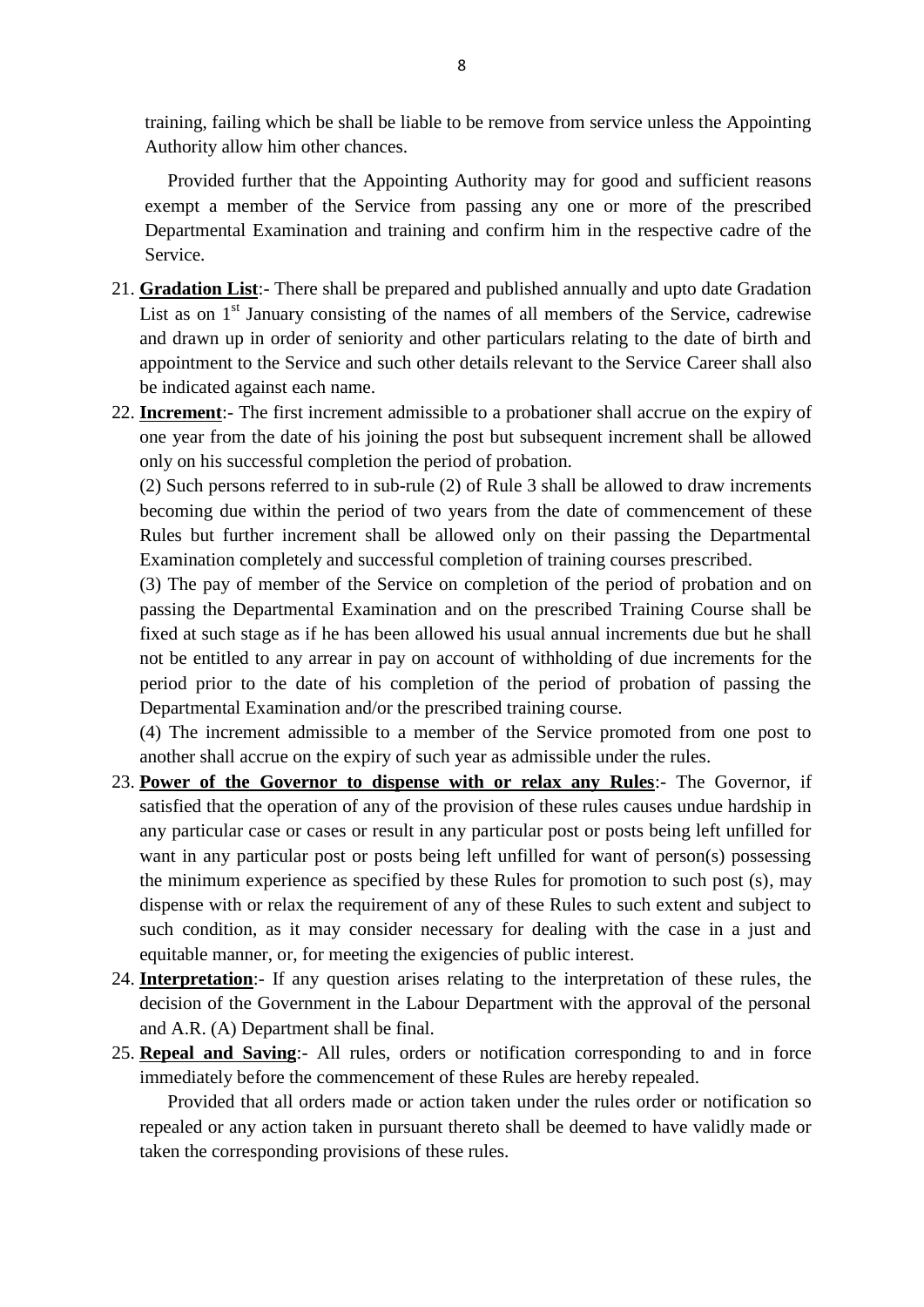### **SCHEDULE – I (Rule 6 and Rule 21)**

| Time Scale of Pay                                      | Number of Post |                                                  |       |  |  |
|--------------------------------------------------------|----------------|--------------------------------------------------|-------|--|--|
|                                                        | Permanent      | Temporary                                        | Total |  |  |
| Rs. 3500-125-4000-EB-<br>Labour<br>135-4540-140-5100/- |                | 1                                                | 1     |  |  |
| Rs. 3000-120-3720-EB-<br>130-4240-140-4800/-           | 1              |                                                  | 1     |  |  |
| Rs. 1750-55-2,025-EB-<br>$65 - 2,480 - 75 - 3,230$     | $\overline{4}$ | 2                                                | 6     |  |  |
|                                                        |                | ∍<br><b>SCHEDULE - I</b><br>(Rule 6 and Rule 21) |       |  |  |

### **SCHEDULE-II (Rule 7 and Rule 12 (3))**

| <b>SCHEDULE-II</b><br>(Rule 7 and Rule 12 (3)) |                     |                                                                                                                                                                         |                                                                                                                   |                        |                        |                                                                                                                            |                                                                |              |  |
|------------------------------------------------|---------------------|-------------------------------------------------------------------------------------------------------------------------------------------------------------------------|-------------------------------------------------------------------------------------------------------------------|------------------------|------------------------|----------------------------------------------------------------------------------------------------------------------------|----------------------------------------------------------------|--------------|--|
| Sl.<br>N <sub>o</sub><br>$\ddot{\phantom{0}}$  | Nam<br>e of<br>post | Method of<br>recruitmen<br>t with<br>percentage<br>of<br>Vacancies<br>to be filled<br>up in any<br>recruitmen<br>t year by<br>direct<br>recruitmen<br>t or<br>promotion | Direct recruitment<br>Educational<br>Qualificatio<br>etc,<br>$\mathbf n$<br>required for<br>direct<br>recruitment | Lowe<br>r age<br>limit | Uppe<br>r age<br>limit | Persons<br>eligible for<br>considerati<br>for<br><sub>on</sub><br>promotion<br>posts<br>to<br>mentioned<br>in column<br>2. | Promotion<br>Qualificatio<br>$\mathbf n$<br>experience<br>etc. | Re-<br>marks |  |
| $\mathbf{1}$                                   | $\overline{2}$      | 3                                                                                                                                                                       | $\overline{4}$                                                                                                    | 5                      | 6                      | $\overline{7}$                                                                                                             | 8                                                              | 9            |  |
| $\mathbf{1}$                                   | Joint<br>Labou      | Promotion                                                                                                                                                               |                                                                                                                   |                        |                        | Deputy<br>Labour                                                                                                           | Must<br>have<br>rendered                                       |              |  |
|                                                |                     |                                                                                                                                                                         |                                                                                                                   |                        |                        |                                                                                                                            | $\sim$ 1                                                       |              |  |

|    |                | promonon  |                |   |   |          |               |   |
|----|----------------|-----------|----------------|---|---|----------|---------------|---|
| 1  | $\overline{2}$ | 3         | $\overline{4}$ | 5 | 6 | 7        | 8             | 9 |
|    |                |           |                |   |   |          |               |   |
| -1 | Joint          | Promotion |                |   |   | Deputy   | Must have     |   |
|    | Labou          |           |                |   |   | Labour   | rendered      |   |
|    | r              |           |                |   |   | Commissi | not less than |   |
|    | Com            |           |                |   |   | oner     | $3$ (three)   |   |
|    | missio         |           |                |   |   |          | years of      |   |
|    | ner            |           |                |   |   |          | continuous    |   |
|    |                |           |                |   |   |          | service in    |   |
|    |                |           |                |   |   |          | the<br>post   |   |
|    |                |           |                |   |   |          | mentioned     |   |
|    |                |           |                |   |   |          | in column 7   |   |
|    |                |           |                |   |   |          | on the first  |   |